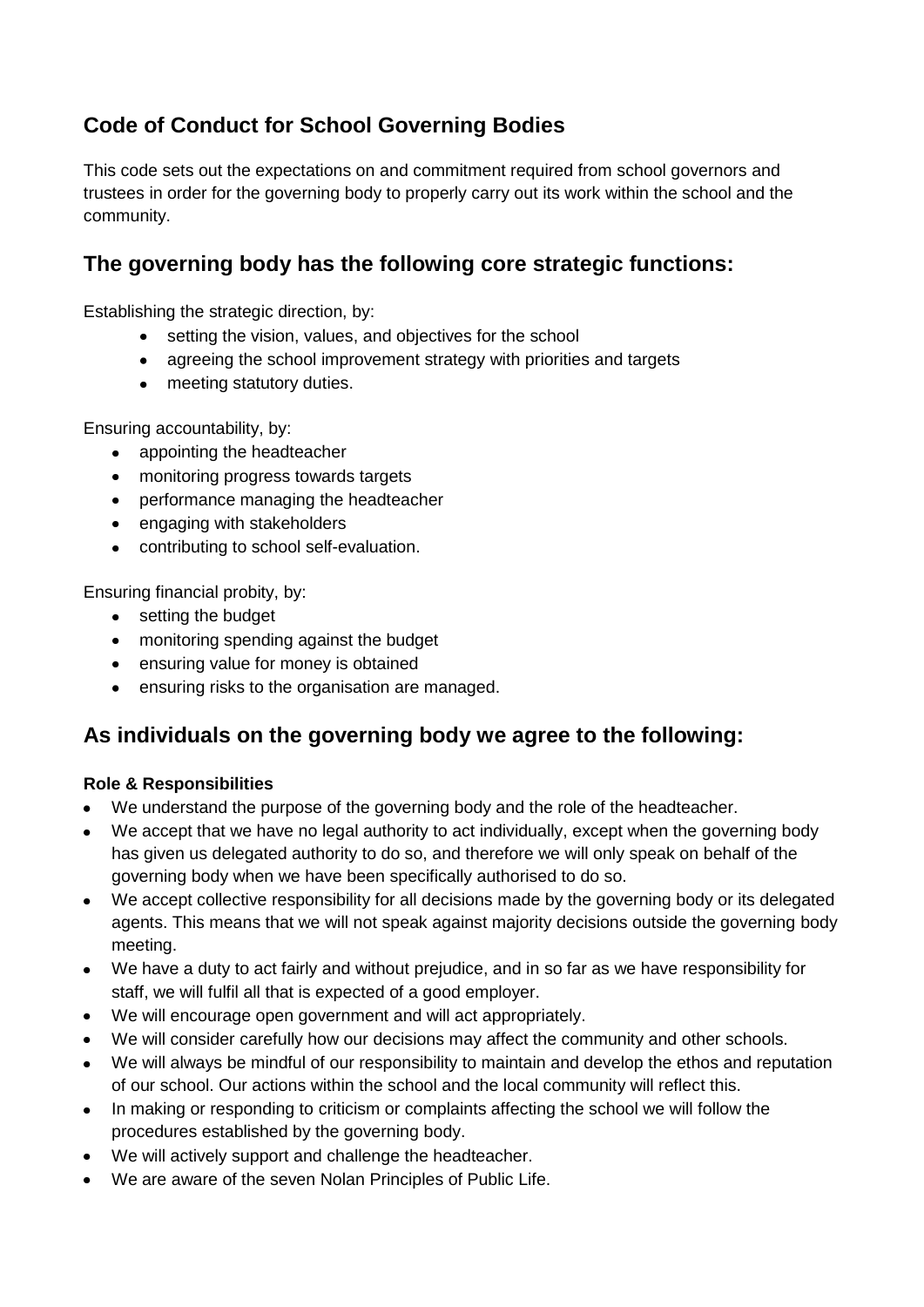#### **Commitment**

- We acknowledge that accepting office as a governor involves the commitment of significant amounts of time and energy.
- We will each involve ourselves actively in the work of the governing body, and accept our fair share of responsibilities, including service on committees or working groups.
- We will make full efforts to attend all meetings and where we cannot attend explain in advance why we are unable to.
- We will get to know the school well and respond to opportunities to involve ourselves in school activities.
- We will visit the school, with all visits to school arranged in advance with the staff and undertaken within the framework established by the governing body and agreed with the headteacher.
- We will consider seriously our individual and collective needs for training and development, and will undertake relevant training.

#### **Relationships**

- We will strive to work as a team in which constructive working relationships are actively promoted.
- We will express views openly, courteously and respectfully in all our communications with other governors.
- We will support the chair in their role of ensuring appropriate conduct both at meetings and at all times.
- We are prepared to answer queries from other governors in relation to delegated functions and take into account any concerns expressed, and we will acknowledge the time, effort and skills that have been committed to the delegated function by those involved.
- We will seek to develop effective working relationships with the headteacher, staff and parents, the local authority and other relevant agencies and the community.

#### **Confidentiality**

- We will observe complete confidentiality when matters are deemed confidential or where they concern specific members of staff or pupils, both inside or outside school.
- We will exercise the greatest prudence at all times when discussions regarding school business arise outside a governing body meeting.
- We will not reveal the details of any governing body vote.

#### **Conflicts of interest**

- We will record any pecuniary or other business interest that we have in connection with the governing body's business in the Register of Business Interests, and if any such conflicted matter arises in a meeting we will offer to leave the meeting for the appropriate length of time.
- Similarly, we will declare any personal interest, such as friend and family connections, and offer to leave the meeting for the appropriate length of time.
- We will act in the best interests of the school as a whole and not as a representative of any group, even if elected to the governing body.

#### **Breach of this code of conduct**

If we believe this code has been breached, we will raise this issue with the chair and the chair will investigate; the governing body will only use suspension/removal as a last resort after seeking to resolve any difficulties or disputes in more constructive ways.